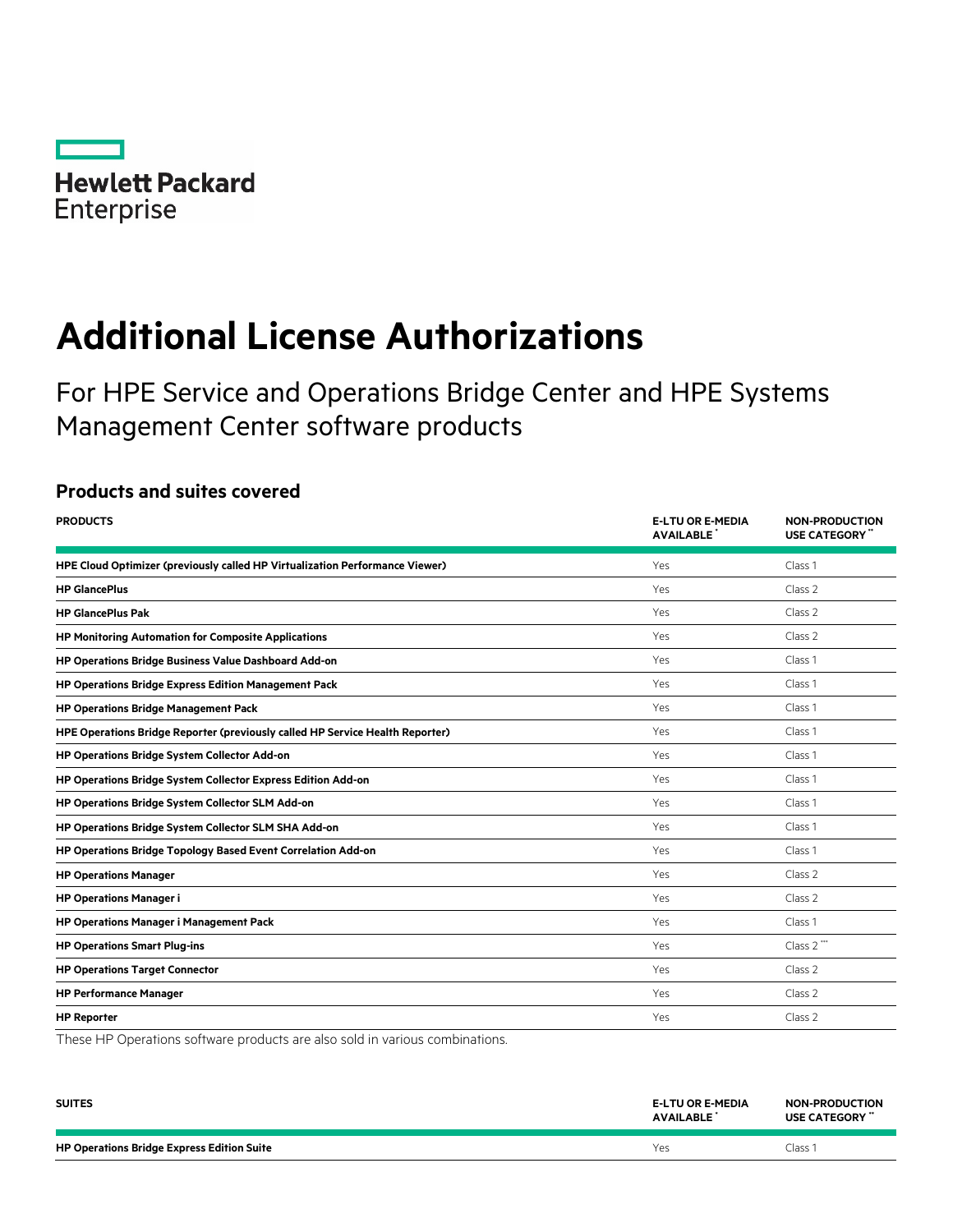| <b>SUITES</b>                                                | <b>E-LTU OR E-MEDIA</b><br><b>AVAILABLE</b> | <b>NON-PRODUCTION</b><br>USE CATEGORY " |
|--------------------------------------------------------------|---------------------------------------------|-----------------------------------------|
| <b>HP Operations Bridge Premium Edition Suite</b>            | Yes                                         | Class 1                                 |
| <b>HP Operations Bridge Ultimate Edition Suite</b>           | Yes                                         | Class <sub>1</sub>                      |
| <b>HP Operations Bridge Ultimate Edition Suite version 2</b> | Yes                                         | Class 1                                 |
| HPE Operations Bridge Ultimate Edition Suite version 3       | Yes                                         | Class <sub>1</sub>                      |
| <b>HP Operations Manager for Linux Basic Suite</b>           | Yes                                         | $Class 3***$                            |
| <b>HP Operations Manager for Windows Basic Suite</b>         | Yes                                         | $Class 3***$                            |

\* Any product sold as E-LTU or E-Media shall be delivered electronically regardless of any contrary designation in a purchase order.

\*\* Non-production use rights, if any, can be found at **[hpe.com/software/SWlicensing](http://www.hpe.com/software/SWlicensing)**.

\*\*\* Except for ComTrade Smart Plug-in for Citrix, ComTrade Smart Plug-in for Documentum , ComTrade Smart Plug-in for Siebel, HP Operations Smart Plug-in for IBM DB2, HP Operations Smart Plug-in for Oracle Tuxedo, HP Operations Smart Plug-in for PeopleSoft, Nastel APWMQ Smart Plug-in and HP Operations Smart Plug-in for Remedy, which all are Class 3.

\*\*\* Where customers require non-production licenses, individual non-production component licenses should be purchased.

## **Definitions**

Capitalized terms not otherwise defined in this ALA document are defined in the governing agreement.

| <b>TERM</b>                                   | <b>DEFINITION</b>                                                                                                                                                                                                                                                                                                                                                                                                                               |
|-----------------------------------------------|-------------------------------------------------------------------------------------------------------------------------------------------------------------------------------------------------------------------------------------------------------------------------------------------------------------------------------------------------------------------------------------------------------------------------------------------------|
| Application Instance or<br><b>Appinstance</b> | means a monitored environment running an instance of an application                                                                                                                                                                                                                                                                                                                                                                             |
|                                               | • For .NET based application, Applnstance is one windows process that runs .net (one worker processes).                                                                                                                                                                                                                                                                                                                                         |
|                                               | • For Citrix, AppInstance is any monitored XenApp, XenServer, XenDesktop, Web Interface, License Server, Provisioning Services, or Secure<br>Gateway hosted on one hostname.                                                                                                                                                                                                                                                                    |
|                                               | • For DB2 databases, an AppInstance is one DB2 Database Instance as identified by a DB2 Instance User on a given system. For EMC<br>Documentum, AppInstance is any monitored Content Server, Index Server, xPlore Indexing Server, Web Based Applications (WebTop, DA,<br>DAM), Web Content Publishing Services (SCS, IDS), Distributed Content Services (BOCS, DMS), or Content Transformation Services (DTS,<br>ADTS) hosted on one hostname. |
|                                               | • For Java based applications, AppInstance is one JVM.                                                                                                                                                                                                                                                                                                                                                                                          |
|                                               | • For Microsoft Enterprise Servers (e.g., Exchange, Active Directory, Office Communications Server, Sharepoint, Biztalk, ISA etc.) Applnstance is<br>any monitored installation of any of the Servers.                                                                                                                                                                                                                                          |
|                                               | • For Microsoft SQL Server, Applnstance is one SQL Server service with its own port, logins and set of system and user databases.                                                                                                                                                                                                                                                                                                               |
|                                               | • For an Oracle database, AppInstance is one SID (Oracle system ID) in a database environment, including the RDBMS software, table structure,<br>stored procedures and other functionality.                                                                                                                                                                                                                                                     |
|                                               | • For PeopleTools servers, an AppInstance is one of Application Server, Batch Server (Process Scheduler), Database Server, Web Server.                                                                                                                                                                                                                                                                                                          |
|                                               | • For SAP Netweaver ABAP stack, Applnstance is one Dialog or Central Instance. For Netweaver Java stack, Applnstance is one JVM.<br>Technically, for SAP Netweaver Applnstance is the unique combination of the hostname, System ID of the SAP system and System Number of<br>the SAP system (two-digit numeric value) to identify an instance.                                                                                                 |
|                                               | • For Siebel, AppInstance is one database instance, one application server or one web server. For Siebel CRM, AppInstance is any monitored<br>Siebel application server, Gateway name server, web server with Web Server Extension, Siebel Analytics, or Oracle Business Intelligence services<br>hosted on one hostname.                                                                                                                       |
|                                               | • For Sybase and Informix Server, Applnstance is one Server with its own logins and set of system and user databases.                                                                                                                                                                                                                                                                                                                           |
|                                               | • For Tuxedo servers, AppInstance is one Tuxedo instance.                                                                                                                                                                                                                                                                                                                                                                                       |
|                                               | • For Web Application Servers, Applnstance is one Server that runs on a Java Virtual Machine (JVM) and has its own configuration.                                                                                                                                                                                                                                                                                                               |
|                                               | • For WebSphere, WebLogic and JBoss Application Servers, an Applnstance is one JVM that can be deployed standalone or clustered, and hosts<br>and executes Java EE applications. For WMQ Applnstance is one MQ Queue Manager instance.                                                                                                                                                                                                          |
|                                               | • For WMQ AppInstance is one MQ Queue Manager instance. For CICS and IMS applications, AppInstance is one CICS/IMS region that the<br>monitored application (or part of it) is being hosted in.                                                                                                                                                                                                                                                 |
| <b>Clustered Computer</b>                     | means a group of servers or other resources that act like a single system and enable high availability and in some cases, load balancing and<br>parallel processing.                                                                                                                                                                                                                                                                            |
| <b>Dashboard</b>                              | means an easy to read, single webpage, real-time user interface, showing a graphical presentation of the current status (snapshot) and historical<br>trends of an organization's key performance indicators (KPIs) to enable instantaneous and informed decisions to be made at a glance. In Business<br>Value Dashboard, each webpage or hyperlink launching a new webpage is counted as a Dashboard.                                          |
| Device or Dev                                 | means an addressable entity, physical or virtual, including but not limited to router, switch, bridge, hub, end user, PC, laptops, handheld device or<br>printer that resides within the range defined for interrogation and asset tracking.                                                                                                                                                                                                    |
| E-LTU and E-Media                             | means products which are electronically delivered only, and as such any reference to FOB Destination or delivery methods that are stated on your<br>purchase order other than electronic shall be null and void with respect to these E-LTU or E-Media products.                                                                                                                                                                                |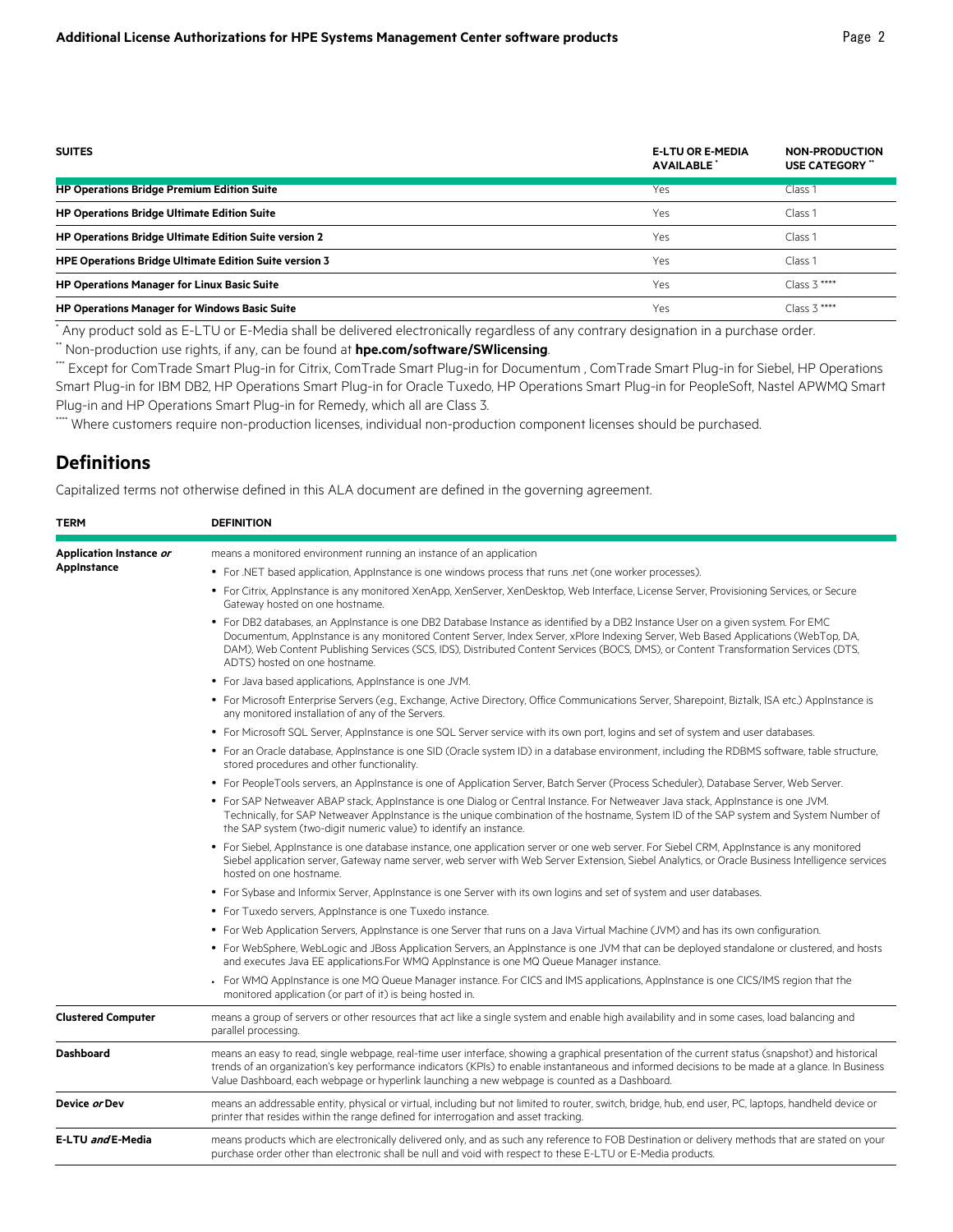| <b>TERM</b>                                                                        | <b>DEFINITION</b>                                                                                                                                                                                                                                                                                                                                                                                                                                                                                                                                                                                                                                                                                                                                                                                                                                                                 |
|------------------------------------------------------------------------------------|-----------------------------------------------------------------------------------------------------------------------------------------------------------------------------------------------------------------------------------------------------------------------------------------------------------------------------------------------------------------------------------------------------------------------------------------------------------------------------------------------------------------------------------------------------------------------------------------------------------------------------------------------------------------------------------------------------------------------------------------------------------------------------------------------------------------------------------------------------------------------------------|
| <b>HP Operations Agent</b>                                                         | means the software component of HP Operations Manager that is installed on managed nodes. The HP Operations Agent software collects<br>information from multiple sources on the local system, creates Operations Manager messages, enhances message content, filters and correlates<br>messages, starts actions and sends messages to the HP Operations Manager Management Server.                                                                                                                                                                                                                                                                                                                                                                                                                                                                                                |
| <b>HP Operations Manager</b><br><b>Management Server</b>                           | means the software component of HP Operations Manager that constitutes the central entity, where all messages from the HP Operations Agent<br>and other monitoring tools are received, processed, stored and forwarded to the operator GUIs, and where HP Operations Agent configuration is<br>maintained, stored, assigned and distributed.                                                                                                                                                                                                                                                                                                                                                                                                                                                                                                                                      |
| <b>HP Operations Smart Plug-</b><br>ins (SPIs)                                     | means the software add-on components to the HP Operations Manager that manage specific business applications, e-commerce platforms,<br>messaging services, databases and internet infrastructure. They extend the management capabilities of HP Operations Manager to the<br>application management domain by reporting on discovery, alarms and events.                                                                                                                                                                                                                                                                                                                                                                                                                                                                                                                          |
| <b>Hypervisor</b>                                                                  | means Operating System Instance which allows multiple Virtual Machines to share physical hardware resources                                                                                                                                                                                                                                                                                                                                                                                                                                                                                                                                                                                                                                                                                                                                                                       |
| Instance                                                                           | means each implementation of the application installed on a Server.                                                                                                                                                                                                                                                                                                                                                                                                                                                                                                                                                                                                                                                                                                                                                                                                               |
| <b>Internal Use</b>                                                                | means access and Use of the software for purposes of supporting your internal operations.                                                                                                                                                                                                                                                                                                                                                                                                                                                                                                                                                                                                                                                                                                                                                                                         |
| LTU                                                                                | means License To Use.                                                                                                                                                                                                                                                                                                                                                                                                                                                                                                                                                                                                                                                                                                                                                                                                                                                             |
| <b>HP OMi Management Pack</b><br>or HP Operations Bridge<br><b>Management Pack</b> | means the software add-on components to the HP Operations Manager i (OMi) that manage specific business applications, e-commerce<br>platforms, messaging services, databases and internet infrastructure. They extend the management capabilities of HP OMi to the application<br>management domain by reporting on discovery, alarms and events.                                                                                                                                                                                                                                                                                                                                                                                                                                                                                                                                 |
| <b>Managed Nodes</b>                                                               | means the OM Nodes that have an HP Operations Agent installed.                                                                                                                                                                                                                                                                                                                                                                                                                                                                                                                                                                                                                                                                                                                                                                                                                    |
| <b>Management Server Node</b>                                                      | means the HP Operations Agent running on the management server Instance.                                                                                                                                                                                                                                                                                                                                                                                                                                                                                                                                                                                                                                                                                                                                                                                                          |
| <b>Monitored Node</b>                                                              | means infrastructure OM Nodes that do not have an HP Operations Agent installed. Monitored Nodes include (but are not restricted to) servers,<br>virtual servers, network devices and other infrastructure devices such as monitored UPS's and environmental monitoring components.                                                                                                                                                                                                                                                                                                                                                                                                                                                                                                                                                                                               |
| <b>MP</b>                                                                          | means monthly payment for the term LTU and Term Support. When MP is indicated in the product description customer is required to submit a<br>purchase order inclusive of both for the term of the license.                                                                                                                                                                                                                                                                                                                                                                                                                                                                                                                                                                                                                                                                        |
| Node                                                                               | means a type of Node as further defined in the Software specific terms below.                                                                                                                                                                                                                                                                                                                                                                                                                                                                                                                                                                                                                                                                                                                                                                                                     |
| <b>Non-Production</b><br><b>Development/Test System</b><br>or NP DV                | means a non-production development/test system which has a software product installed and is to be used for a) developing your software<br>product add-on applications, b) software product migration testing or c) software product pre-production staging.                                                                                                                                                                                                                                                                                                                                                                                                                                                                                                                                                                                                                      |
| <b>Non-Production Failover</b><br>System or NP FO                                  | means a non-production failover system which has a software product installed on, has processes of this product running but is not collecting any<br>data, nor executing any policies, nor sending/receiving any messages. If the production system breaks down, or needs to be brought out of<br>service, you are required to use the software product on the non-production failover system in order to take over from the production system<br>while it is physically down or unavailable. No concurrent data collection, policy execution or message send/receive on the Non-Production Failover<br>System and the production system is performed. In case of HP OM/OMi Target Connector, a Non-Production Failover System is setup to be<br>monitored by a HP Operations Manager software product, but is not actually being monitored until it becomes a production system. |
| <b>OM Cold Standby System</b>                                                      | means a standby system which has the software product installed and is EITHER shutdown or not running any of the product's processes. If the<br>production system breaks down, or needs to be brought out of service, You are required to switch on and start the software product on the Cold<br>Standby system in order to take over from the production system while it is physically down or unavailable. No concurrent processes of the<br>software product on the Cold Standby System and the production system are running, nor are both concurrently under management by the<br>software product.                                                                                                                                                                                                                                                                         |
| OM Node                                                                            | means the equivalent of one OS Instance or ten Devices in a network.                                                                                                                                                                                                                                                                                                                                                                                                                                                                                                                                                                                                                                                                                                                                                                                                              |
| <b>Operating System Instance</b><br>or OS Instance                                 | means each implementation of the bootable program that can be installed onto a physical system or a partition, such as system Virtual Machines,<br>virtual environments, virtual private servers, containers, quests and zones, within the physical system. A physical system can contain multiple<br>Operating System Instances. A container means a system partition based on software rather than hardware. Guests means a VM system running<br>on a host system where the host runs its own complete OS Instance (as opposed to a hypervisor), like VMware Workstation. Zone means<br>Oracle/Sun Solaris specific nomenclature for a software partition which can run a virtual OS instance including but not limited to Sparse, native,<br>and ipkg.                                                                                                                         |
| <b>Operations Bridge Node</b>                                                      | means the equivalent of one OS Instance or ten Devices in a network.                                                                                                                                                                                                                                                                                                                                                                                                                                                                                                                                                                                                                                                                                                                                                                                                              |
| <b>Operations Bridge Reporter</b><br>Node or OBR Node                              | means the equivalent of one OS Instance or ten Devices in a network.                                                                                                                                                                                                                                                                                                                                                                                                                                                                                                                                                                                                                                                                                                                                                                                                              |
| Points                                                                             | means the numerical tracking system representing the total number of metrics you are authorized to execute.                                                                                                                                                                                                                                                                                                                                                                                                                                                                                                                                                                                                                                                                                                                                                                       |
| <b>Production System</b>                                                           | means a system which has a software product installed on, has processes of this product running and is either collecting data, executing policies,<br>or sending/receiving messages. In case of HP OM/OMi Target Connector, a Production System is setup to be monitored by HP Operations<br>Manager software product and is actually being monitored.                                                                                                                                                                                                                                                                                                                                                                                                                                                                                                                            |
| QP                                                                                 | means a quarterly payment for the term LTU and Term Support. When QP is indicated in the product description customer is required to submit<br>a purchase order inclusive of both for the term of the license.                                                                                                                                                                                                                                                                                                                                                                                                                                                                                                                                                                                                                                                                    |
| <b>Real Time</b>                                                                   | means the ability to update performance data when it occurs versus waiting for it to be collected, stored and then presented.                                                                                                                                                                                                                                                                                                                                                                                                                                                                                                                                                                                                                                                                                                                                                     |
| Server or Svr                                                                      | means any designated computer system in which an Instance or Instances of the software is installed.                                                                                                                                                                                                                                                                                                                                                                                                                                                                                                                                                                                                                                                                                                                                                                              |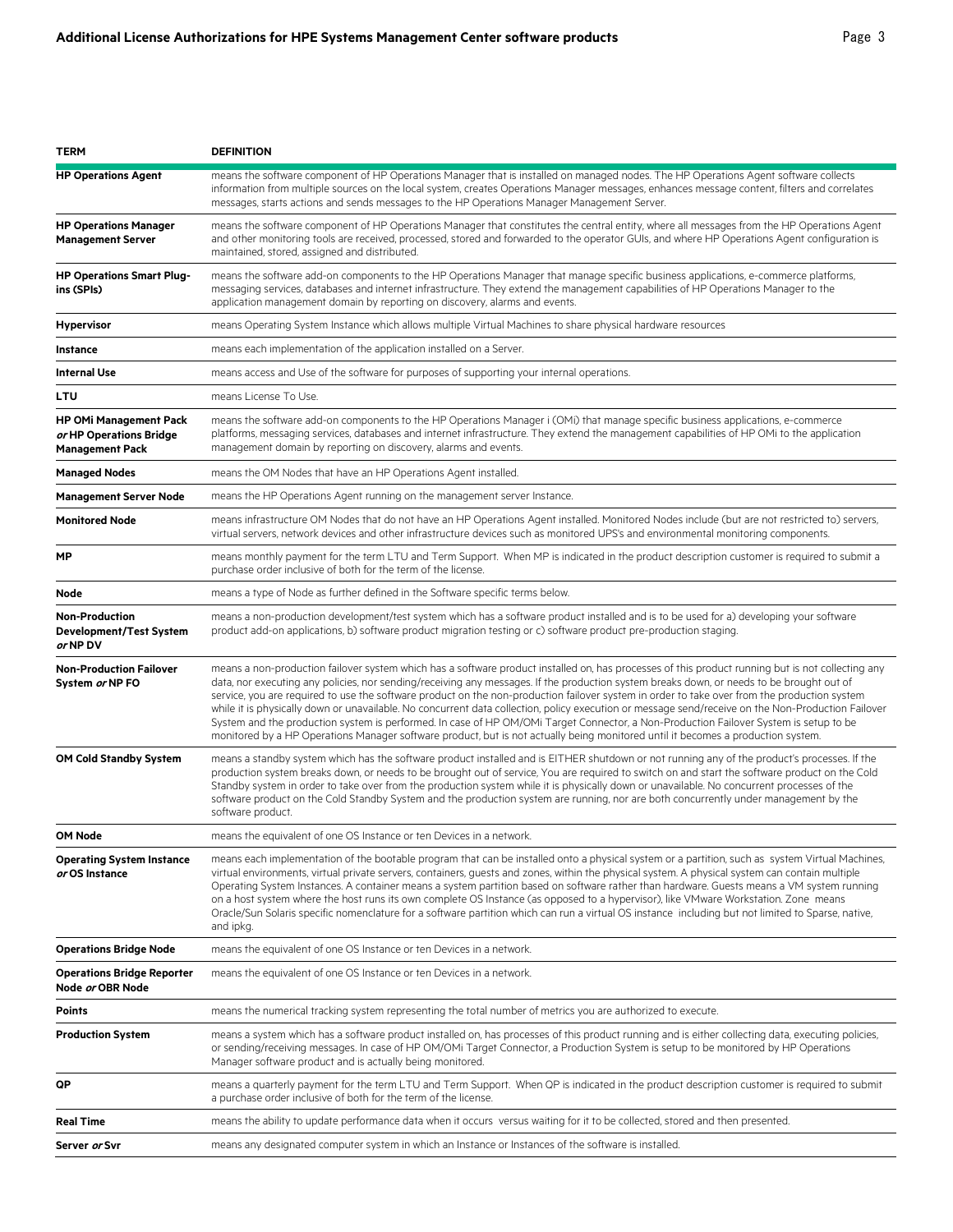| <b>TERM</b>                               | <b>DEFINITION</b>                                                                                                                                                                                                                                                                                                                                                                                                                                                                                         |
|-------------------------------------------|-----------------------------------------------------------------------------------------------------------------------------------------------------------------------------------------------------------------------------------------------------------------------------------------------------------------------------------------------------------------------------------------------------------------------------------------------------------------------------------------------------------|
| <b>Solution Template</b>                  | means a set of HP SiteScope monitor configurations with predefined thresholds for a given technology. Solution Templates may include a<br>password-protected best practices document.                                                                                                                                                                                                                                                                                                                     |
| Suite                                     | means two or more software products combined into a single license offering or a single software product which includes two or more licenses.<br>The specific software products included in a Suite are specified in the software Specific License Terms below. Software products included in a<br>Suite are governed by the individual authorizations and use restrictions associated with each software product, except where specified in the<br>specific Suite software specific license terms below. |
| ТB                                        | means terabytes which designates the amount of physical capacity that can be managed.                                                                                                                                                                                                                                                                                                                                                                                                                     |
| <b>Target Connectors</b>                  | means the software product required for inclusion of a multiple-purpose Monitored Node in the monitored environment of the software product.                                                                                                                                                                                                                                                                                                                                                              |
| Term License to Use <i>or</i><br>Term LTU | means a software license to use (LTU) which indicates in its license description that the license is valid for a specific period of time such as One<br>Month (1M), One Year (1Y) etc. Term LTU's are not perpetual licenses. One Year (1Y) etc. Term LTU's are not perpetual licenses.                                                                                                                                                                                                                   |
| Term Support                              | means a fixed period support offering that is only valid during the time period of the associated Term LTU.                                                                                                                                                                                                                                                                                                                                                                                               |
| Transaction or Txn                        | means a series of distinct actions relevant for monitoring an IT service or process. It is represented and stored in software as a single, unique<br>measuring capability for a stated Key Performance Indicator (KPI).                                                                                                                                                                                                                                                                                   |
| <b>URL</b>                                | means the Uniform Resource Locator ("URL") for the page or file to be monitored.                                                                                                                                                                                                                                                                                                                                                                                                                          |
| Virtual Machine(s) or VM(s)               | means a computer that does not physically exist but is simulated by another computer.                                                                                                                                                                                                                                                                                                                                                                                                                     |
|                                           |                                                                                                                                                                                                                                                                                                                                                                                                                                                                                                           |

## **Software specific license terms**

Software products with software specific license terms are described below. Software products covered by this ALA document (as listed above) and not covered in this section do not have software specific license terms.

#### **HPE Cloud Optimizer (previously called HP Virtualization Performance Viewer)**

HPE Cloud Optimizer is a real-time monitoring and capacity optimization tool for virtualized infrastructures and can help to quickly troubleshoot performance issues and bottlenecks. HPE Cloud Optimizer is licensed by the total number of OS Instances being monitored, including both Hypervisor and Virtual Machines. HPE Cloud Optimizer is available as a Community, Express, and Premium Editions. The Express Edition license provides additional scalability and capacity over the Community Edition. The Premium Edition license provides additional functionality over the Express Edition.

## **HP GlancePlus**

HP GlancePlus is licensed by Tier and by Device. For more information about the Tier levels, check the HP Operations Tier Matrix on Software Support Online at [hpe.com/software/support,](http://www.hpe.com/software/support) available along with the product manuals for HP GlancePlus. The original licensed Tier is based on the Device at the time of purchase. Once an HP GlancePlus license has been deployed to a specific Device, if the Tier of that same Device changes for any reason, no additional licenses of HP GlancePlus are required for that same Device. Licensee is responsible for providing documentation to HPE that the Tier has changed after the deployment of the lower Tier HP GlancePlus license and that the Device was of an equal or lower Tier to the license originally deployed.

#### **HP GlancePlus Pak**

HP GlancePlus Pak is licensed by Tier and by Device. HP GlancePlus Pak is a combination of HP GlancePlus and HP Performance Agent. For more information about the Tier levels, check the HP Operations Tier Matrix on Software Support Online at [hpe.com/software/support,](http://www.hpe.com/software/support) available along with the product manuals for HP GlancePlus Pak. The original licensed Tier is based on the Device at the time of purchase. Once an HP GlancePlus Pak license has been deployed to a specific Device, if the Tier of that same Device changes for any reason, no additional licenses of HP GlancePlus Pak are required for that same Device. Licensee is responsible for providing documentation to HPE that the Tier has changed after the deployment of the lower Tier HP GlancePlus Pak license and that the Device was of an equal or lower Tier to the license originally deployed.

## **HPE Operations Bridge Business Value Dashboard Add-on**

HPE Operations Bridge Business Value Dashboard Add-On is licensed by 15 Dashboards and requires a license for either an HP Operations Bridge Express Edition Suite, HP Operations Bridge Premium Edition Suite, HP Operations Bridge Ultimate Edition Suite version 2 or HPE Operations Bridge Ultimate Edition Suite version 3. This Add-On includes a license for HPE Operations Bridge Value Dashboard for 15 Dashboards. This adds to the Dashboard capacity included in the HP Operations Bridge Premium Edition Suite, HP Operations Bridge Ultimate Edition Suite, HP Operations Bridge Ultimate Edition Suite version 2 and HPE Operations Bridge Ultimate Edition Suite version 3, according to the number of Operations Bridge Nodes.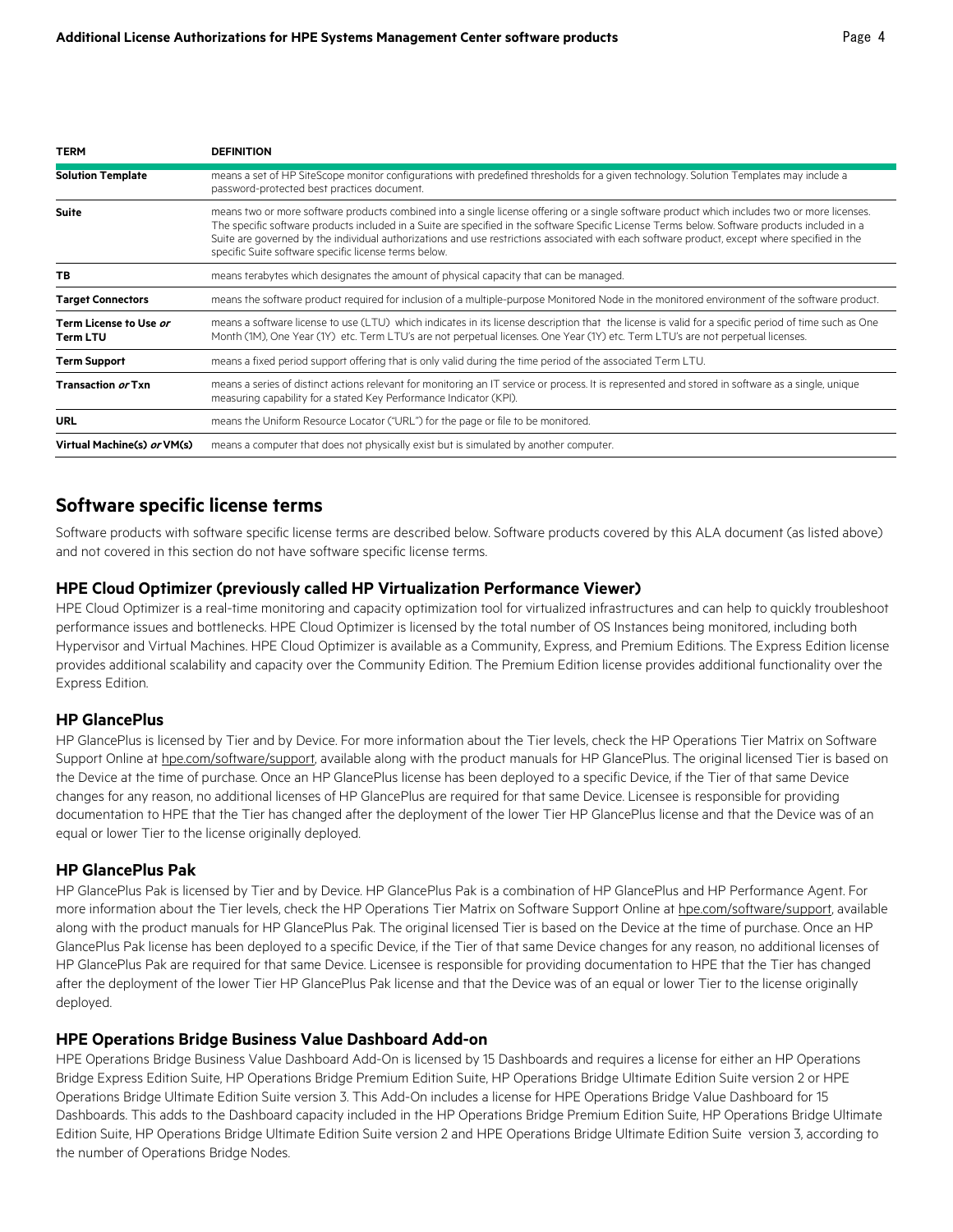## **HP Operations Bridge Express Edition Management Pack**

HP Operations Bridge Express Edition Management Pack is licensed by OS Instance and is available in packs of 5 OS Instances for monitoring any of the supported application domains.

## **HP Operations Bridge Management Pack**

HP Operations Bridge Management Pack is licensed by OS Instance and is available in packs of 25 OS Instances for monitoring any of the supported application domains.

## **HPE Operations Bridge Reporter (previously called HP Service Health Reporter)**

HPE Operations Bridge Reporter Standard Edition and HPE Operations Bridge Reporter Advanced Edition are included in the HP Operations Bridge Premium Edition Suite, HP Operations Bridge Ultimate Edition Suites and HPE Operations Bridge Ultimate Edition Suite version 3. They can also be bought as stand-alone products. When included as part of these Suites, HPE Operations Bridge Reporter is licensed by Operations Bridge Nodes and when bought as standalone, it licensed by Operations Bridge Reporter Node.

HPE Operations Bridge Reporter Standard Edition includes the content pack for System Performance and Event Reports, HPE Operations Bridge Reporter Advanced Edition includes all content packs that are available. Both HPE Operations Bridge Reporter Standard Edition and HPE Operations Bridge Reporter Advanced Edition provide the ability to create custom content packs.

HPE Operations Bridge Premium Edition Suite and HPE Operations Bridge Ultimate Edition Suites which includes HPE Operations Bridge Reporter Standard Edition and HPE Operations Bridge Reporter Advanced Edition respectively uses HP Vertica data storage with a limit of 1 TB for every 50 Operations Bridge Nodes for the sole use with HPE Operations Bridge. When bought as stand-alone, HPE Operations Bridge Reporter Standard Edition and HPE Operations Bridge Reporter Advanced Edition uses HP Vertica data storage with a limit of 1 TB for every 50 Operations Bridge Reporter Nodes for the sole use with HPE Operations Bridge Reporter. Storage of any other data than that of HPE Operations Bridge or HPE Operations Bridge Reporter, requires separate purchases of the appropriate HP Vertica licenses.

## **HP Operations Bridge System Collector Add-on**

HP Operations Bridge System Collector Add-On is licensed by 50 OS Instances and requires a license for either an HP Operations Bridge Premium Edition Suite or an HP Operations Bridge Ultimate Edition Suite or an HP Operations Bridge Ultimate Edition Suite version 2 Operations Bridge Node license. This Add-On includes a license for HP Operations OS instance, HP Operations OS instance Real-time Add-on, and HP SiteScope Premium Edition with all monitors and templates except URL and web Transaction monitors.

## **HP Operations Bridge System Collector Express Edition Add-on**

HP Operations Bridge System Collector Express Edition Add-On is licensed by 5 or 50 OS Instances and requires a license for an HP Operations Bridge Express Edition Suite Operations Bridge Node license. This Add-On includes a license for HP Operations OS instance and HP SiteScope Premium Edition with all monitors and templates except URL and web Transaction monitors, enterprise application Solution Templates, and automatic application failover. A maximum of 500 Operations Bridge System Collector Express Edition Nodes are supported with one HP Operations Bridge Express Edition Suite implementation.

## **HP Operations Bridge System Collector SLM Add-on**

HP Operations Bridge System Collector SLM Add-On is licensed by 50 OS Instances and requires a license for HP Operations Bridge System Collector Add-On 50 OS Instances. This Add-On includes a license for HP Service Level Management for System Availability Management for 50 OS Instances.

## **HP Operations Bridge System Collector SLM SHA Add-on**

HP Operations Bridge System Collector SLM SHA Add-On is licensed by 50 OS Instances and requires a license for HP Operations Bridge System Collector Add-On 50 OS Instances. This Add-On includes a license for HP Service Level Management (SLM) for System Availability Management for 50 OS Instances and a license for limited HP Service Health Analyzer (SHA) for System Availability Management for 50 OS Instances. Limited HP Service Health Analyzer for HP System Availability Management provides access to HP Service Health Analyzer functionality for HP System Availability Management data only.

## **HP Operations Bridge Topology Based Event Correlation Add-on**

HP Operations Bridge Topology Based Event Correlation Add-0n is licensed by 50 Operation Bridge Nodes and requires a license for HP Operations Bridge Premium Edition Suite.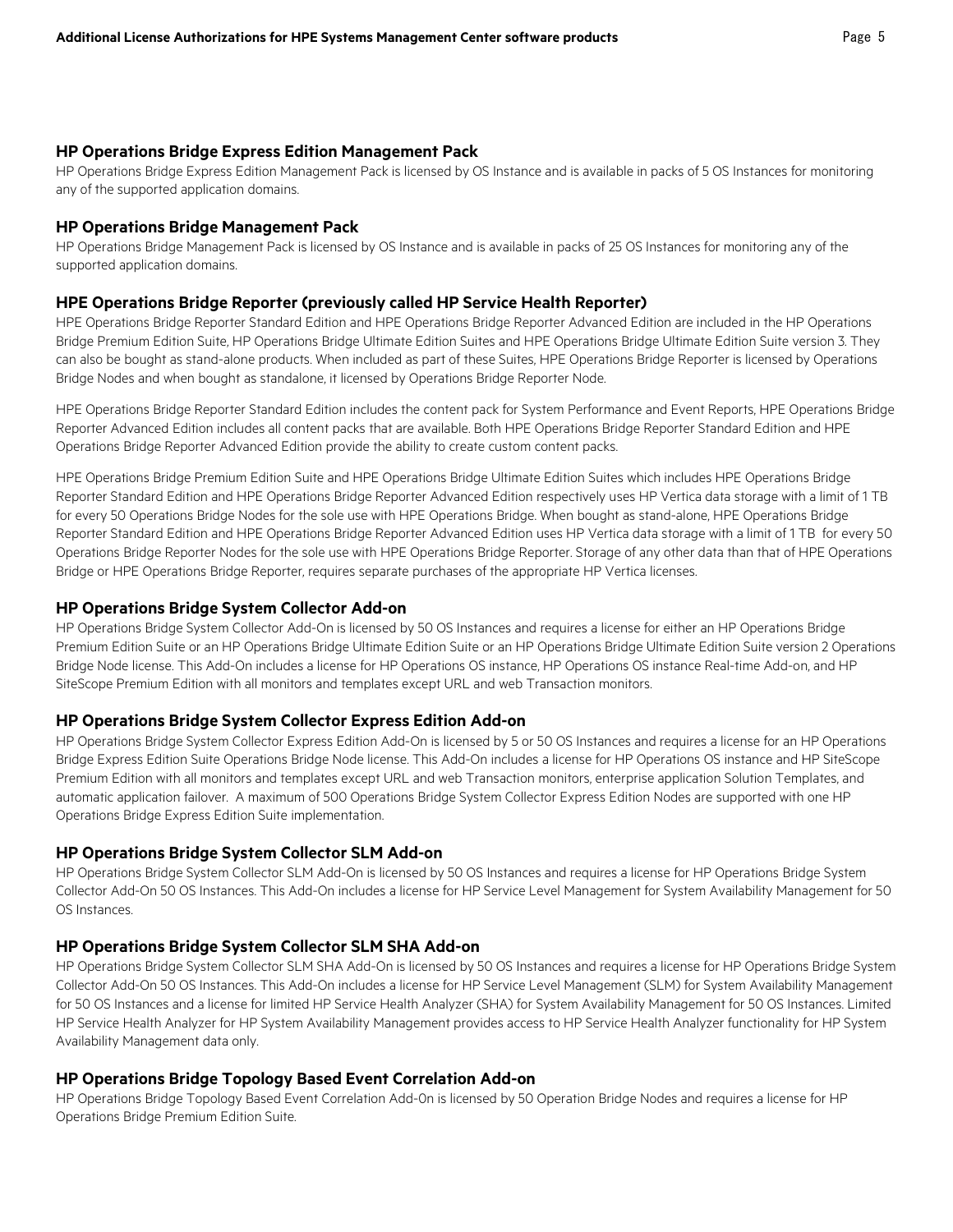## **HP Operations Manager**

HP Operations Manager software consists of multiple components with distinct licenses for each component.

The HP Operations Manager Management Server is licensed for installation and use on a single Server – either a Virtual Machine or physical server. Where the HP Operations Manager Management Server software is installed in a Clustered Computer, the license allows one Instance of the software to be active at any time within the Clustered Computer.

The Management Server Node license is included with the HP Operations Manager Management Server LTU and is only valid for running the agent software on the same Instance that the Operations Manager Management Server software is active on.

Where the HP Operations Manager Management Server software is installed in a Clustered Computer the Management Server Node license enables one Instance of the Agent software to be active on the same Managed Node as the HP Operations Manager Management Server software. Additional Agent software Instances active within the Clustered Computer require individual HP Operations OS Instance LTUs.

Additional licenses are required for:

- Managed Nodes: Any additional node managed by the HP Operations Manager management server requires an additional HP Operations OS Instance license which entitles the use of HP Operations Agent and HP Performance Agent on this OS Instance. In case this node is a single dedicated end-user desktop with no server functions, an HP Operations OS Instance Desktop license is required for each OS Instance entitling the use of HP Operations Agent and HP Performance Agent.
- Monitored Nodes: Additional HP OM/OMi Target Connector licenses are required for each multiple-purpose device that is being monitored using HP Operations software product. Any interactive OS (interactive meaning that multiple concurrent user sessions are supported either through interactive logins or applications loaded within the OS environment) requires a Target Connector license OR an Operations OS Instance license. This includes systems managed by other event/performance management solutions.
	- Virtualization hypervisors are considered multi-user interactive devices, and require Target Connector licenses OR Operations OS Instances licenses. The hypervisor host and each virtual machine (guest) are counted as separate devices.
	- A Target Connector license is NOT required if an HP Operations OS Instance license exists for this target device.
	- No Target Connector license is required if the information on the target device is originated from (NOT proxied thru) other HP monitoring software, for example: HP SiteScope, HP Internet Services, HP Storage Essentials, HP Systems Insight Manager, NonStop management, Webjetadmin, Procurve monitoring.
- In general, non-interactive, single user, and single-purpose devices do not require a Target Connector license. This includes:
	- Network devices such as hubs, switches, routers, modems, and similar.
	- Presentation and output devices such as signboards, printers, and similar.
	- Intelligent network devices such as load balancers, firewalls and content switches and similar.
	- Dedicated end-user desktops with no server functions.
	- ATMs.

Note: These exclusions do not apply to interactive operating systems' supplying these functions (for example, a Linux system that runs iptables) and desktops with server functions (e.g. print servers).

• Smart Plug-ins: Additional licenses are required for the installation and use of HP Operations Smart Plug-ins (SPIs). One SPI license is required for each Application Instance of the underlying application that is monitored by the SPI. In the case of off-node or remote monitoring using the SPI, one Target Connector for SPI license is required for each Application Instance of the underlying application.

The HP Operations Manager Management Server LTU entitles you to a license each for HP Reporter and HP Performance Manager. The HP Reporter license allows you to install HP Reporter locally on the management server or remotely on another system. A remote installation is recommended to balance the available resources. HP Performance Manager has to be installed locally on the Operations Manager Management Server.

## **HP Operations Manager i**

The HP Operations Manager i software product consists of multiple components with distinct licenses for each component.

HP Operations Manager i Event Management Foundation, HP Operations Manager i Topology Based Event Correlation , and HP Monitoring Automation for Composite Applications are licensed for installation and use on a single Server – either a Virtual Machine or physical server.

Additional licenses are required for:

• Managed Nodes: Any additional node managed by HP Operations Manager i or the HP Operations Manager Management Server reporting to HP Operations Manager i software requires an additional HP Operations OS Instance license.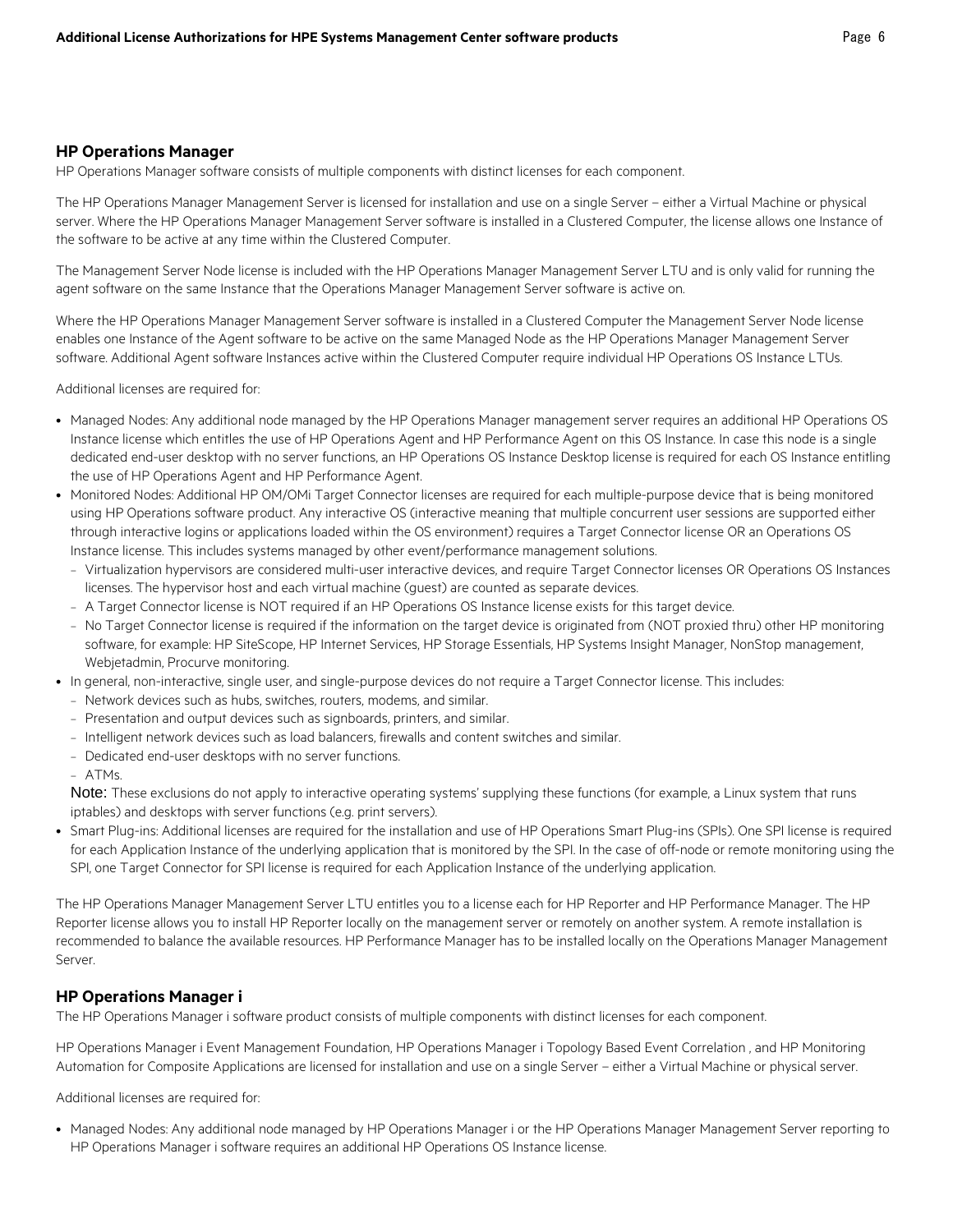- Monitored Nodes: Additional HP Operations Manager HP Operations Manager i Target Connector licenses are required for each multiplepurpose device that is being monitored using HP Operations software product. Any interactive OS (interactive meaning that multiple concurrent user sessions are supported either through interactive logins or applications loaded within the OS environment) requires a Target Connector license OR an Operations OS Instance license. This includes systems managed by other event/performance management solutions.
	- Virtualization hypervisors are considered multi-user interactive devices, and require Target Connector licenses or Operations OS Instance licenses. The hypervisor host and each virtual machine (guest) are counted as separate devices.
	- A Target Connector license is NOT required if an HP Operations OS Instance license exists for this target device.
	- No Target Connector license is required if the information on the target device is originated from (NOT proxied thru) other HP monitoring software, for example: HP SiteScope, HP Internet Services, HP Storage Essentials, HP Systems Insight Manager, NonStop management, Webjetadmin, Procurve monitoring.
- In general, non-interactive, single user, and single-purpose devices do not require a Target Connector license. This includes:
	- Network devices such as hubs, switches, routers, modems, and similar.
	- Presentation and output devices such as signboards, printers, and similar.
	- Intelligent network devices such as load balancers, firewalls and content switches and similar.
	- Dedicated end-user desktops with no server functions.
	- ATMs.

Note: These exclusions do not apply to interactive operating systems' supplying these functions (for example, a Linux system that runs iptables) and desktops with server functions (e.g. print server).

- HP Operations Bridge Management Pack: Additional licenses are required for the installation and use of HP Operations Bridge Management Pack.
- HP OMi Management Pack: Additional licenses are required for the installation and use of HP OMi Management Pack. The HP OMi Management Pack is available in two editions – Standard and Advanced.

#### **HP Operations OS Instance Advanced**

Includes a single license for HP Operations OS Instance and HP SiteScope system monitoring for a single OS Instance. Customers using HP SiteScope 10.x or earlier are licensed for 15 Points. The 15 SiteScope Points must be used on the system they were bought for and can be used for the following monitor types only: CPU, Disk space, Memory, File, Directory, Microsoft Windows event log , Microsoft Windows performance counter, Microsoft Windows Services State, Microsoft Windows Resources, Service, Unix Resources, HP NonStop Resources, HP NonStop Event Log, Ping, Port, DHCP.

## **HP Operations OS Instance Performance**

Entitles the use of HP Performance Agent on one single OS Instance. For use of the HP Performance Agent on any single dedicated end-user desktop OS instance with no server functions an HP Operations OS Instance Performance Desktop license is required.

## **HP Operations OS Instance Real Time Add-on**

Includes a single license for HP Operations OS Instance Real Time Add-on for a single OS Instance. HP Operations OS Instance Real Time Addon requires a corresponding HP Operations OS Instance Advanced LTU or Tier LTU and a licensed version of HP Performance Manager to view the real time data. HP Operations OS Instance Real Time Add-on LTU's are allowed to move across physical machines the environment with the node in Real Time. You cannot purchase a HP Operations OS Instance Real Time Add-on with a HP Operations OS Instance Performance only.

#### **HP Operations SPI Instance Advanced**

Includes a single license for HP Operations SPI Instance and a license for 15 Points of HP SiteScope. The SiteScope Points must be used only for monitoring the Application Instances for which the SPI Instance Advanced LTU has been purchased. They can be aggregated (e.g., based on the two SPI Instance Advanced LTUs purchased, use up to 30 Points for the second Application Instance and none for the first Application Instance). SiteScope Points cannot be transferred between the various SPIs (e.g., between SPI for Oracle DB and SPI for Sybase DB).

#### **HP Operations Manager i Management Pack**

HP Operations Manager i (OMi) Management Pack is available in Standard or Advanced Editions. It includes a single license for HP OMi Management Pack Standard / Advanced OS Instance and a license for 15 Points of HP SiteScope. The SiteScope Points must be used only for monitoring Applications licensed by the specific HP OMi Management Pack Standard / Advanced Edition. They can be aggregated (e.g. based on the two HP OMi Management Pack Standard Edition purchased, 30 Points can be used for the second OS Instance and none for the first OS Instance). SiteScope Points cannot be transferred between the different editions of the HP OMi Management Packs (e.g. between HP OMi Management Pack Standard and Advanced).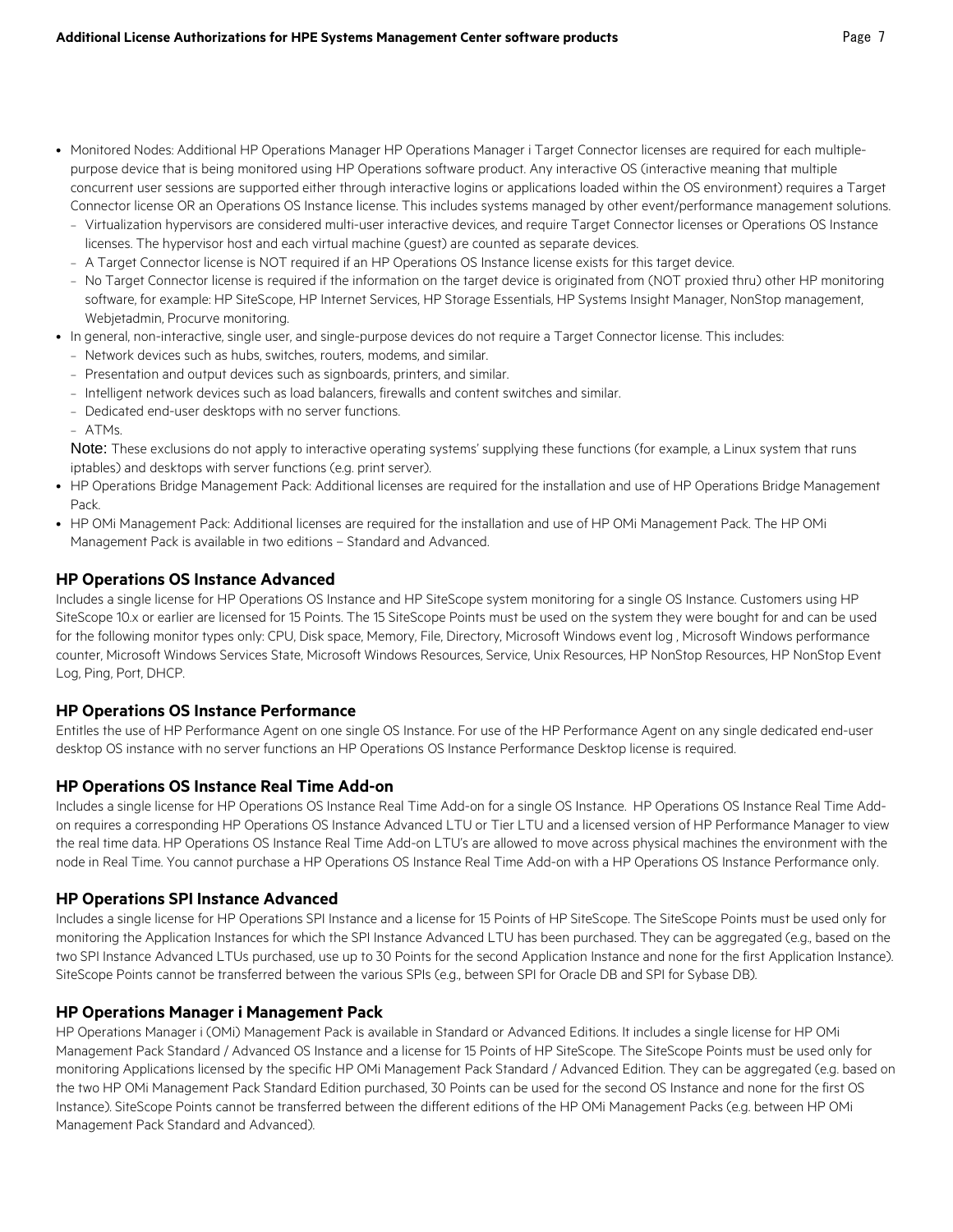## **HP Performance Manager**

HP Performance Manager is licensed for installation and use on a single computer – either a Virtual Machine or physical server.

## **HP Reporter**

HP Reporter is licensed for installation and use on a single computer – either a Virtual Machine or physical server.

# **HP Operations Bridge and HP Operations Manager Suite offerings**

| <b>SUITE</b>                                                                        | <b>OFFERING INCLUDES</b>                                                                                                                                                                                                                                                                                                                                                                                                                                                                                                                                                                                                                                                                                                                                                                                                                                                                             |
|-------------------------------------------------------------------------------------|------------------------------------------------------------------------------------------------------------------------------------------------------------------------------------------------------------------------------------------------------------------------------------------------------------------------------------------------------------------------------------------------------------------------------------------------------------------------------------------------------------------------------------------------------------------------------------------------------------------------------------------------------------------------------------------------------------------------------------------------------------------------------------------------------------------------------------------------------------------------------------------------------|
| <b>HP Operations Bridge</b><br><b>Express Edition Suite -</b><br>5 Pack             | • 1 HP Operations Manager i Event Management Foundation 5 Pack Operations Bridge Nodes;<br>Restrictions apply: Database support is limited to PostgreSQL and a maximum of 2000 Operations Bridge Nodes are supported with one HP<br>Operations Bridge Express Edition Suite implementation                                                                                                                                                                                                                                                                                                                                                                                                                                                                                                                                                                                                           |
|                                                                                     | • 1 HP Monitoring Automation for Composite Applications 5 Pack Operations Bridge Nodes                                                                                                                                                                                                                                                                                                                                                                                                                                                                                                                                                                                                                                                                                                                                                                                                               |
| <b>HP Operations Bridge</b><br><b>Express Edition Suite -</b><br>50 Pack            | • 1 HP Operations Manager i Event Management Foundation 50 Pack Operations Bridge Nodes;<br>Restrictions apply: Database support is limited to PostgreSQL and a maximum of 2000 Operations Bridge Nodes are supported with one HP<br>Operations Bridge Express Edition Suite implementation                                                                                                                                                                                                                                                                                                                                                                                                                                                                                                                                                                                                          |
|                                                                                     | • 1 HP Monitoring Automation for Composite Applications 50 Pack Operations Bridge Nodes                                                                                                                                                                                                                                                                                                                                                                                                                                                                                                                                                                                                                                                                                                                                                                                                              |
| <b>HP Operations Bridge</b><br><b>Premium Edition Suite -</b><br>5 Pack             | • 1 HP Operations Manager i Event Management Foundation 5 Pack Operations Bridge Nodes<br>• 1 HP Monitoring Automation for Composite Applications 5 Pack Operations Bridge Nodes<br>• 1 HPE Operations Bridge Reporter (previously called HP Service Heath Reporter) Standard 5 Pack Operations Bridge Nodes<br>• 1 Business Value Dashboard per 1000 Operations Bridge Nodes (for HP Operations Manager i 10.10 and higher)                                                                                                                                                                                                                                                                                                                                                                                                                                                                         |
| <b>HP Operations Bridge</b><br><b>Premium Edition Suite -</b><br>50 Pack            | • 1 HP Operations Manager i Event Management Foundation 50 Pack Operations Bridge Nodes<br>• 1 HP Monitoring Automation for Composite Applications 50 Pack Operations Bridge Nodes<br>• 1 HPE Operations Bridge Reporter (previously called HP Service Heath Reporter) Standard 50 Pack Operations Bridge Nodes<br>• 1 Business Value Dashboard per 1000 Operations Bridge Nodes (for HP Operations Manager i 10.10 and higher)                                                                                                                                                                                                                                                                                                                                                                                                                                                                      |
| <b>HP Operations Bridge</b><br><b>Ultimate Edition Suite -</b><br>50 Pack           | • 1 HP Operations Manager i Event Management Foundation 50 Pack Operations Bridge Nodes<br>• 1 HP Monitoring Automation for Composite Applications 50 Pack Operations Bridge Nodes<br>• 1 HPE Operations Bridge Reporter (previously called HP Service Heath Reporter) Advanced 50 Pack Operations Bridge Nodes<br>• 1 HP Service Health Analyzer 50 Pack Operations Bridge Nodes<br>• 1 HP Operations Analytics Express Edition (previously called HP Operations Log Intelligence) 50 Pack Operations Bridge Nodes<br>• 1 HPE Operations Orchestration 50 Pack Operations Bridge Nodes<br>• 1 HP Operations Bridge Topology Based Event Correlation Add-on 50 Pack Operations Bridge Nodes<br>• 1 Business Value Dashboard per 100 Operations Bridge Nodes (for HP Operations Manager i 10.10 and higher)                                                                                           |
| <b>HP Operations Bridge</b><br><b>Ultimate Edition Suite</b><br>version 2 - 50 Pack | • 1 HP Operations Manager i Event Management Foundation 50 Pack Operations Bridge Nodes<br>• 1 HP Monitoring Automation for Composite Applications 50 Pack Operations Bridge Nodes<br>• 1 HPE Operations Bridge Reporter (previously called HP Service Heath Reporter) Advanced 50 Pack Operations Bridge Nodes<br>• 1 HPE Operations Orchestration 50 Pack Operations Bridge Nodes<br>• 1 HP Operations Bridge Topology Based Event Correlation Add-on 50 Pack Operations Bridge Nodes<br>• 1 HP Operations Analytics Ultimate Edition 50 Pack Operations Bridge Nodes<br>• 1 Business Value Dashboard per 1000 Operations Bridge Nodes (for HP Operations Manager i 10.10 and higher)                                                                                                                                                                                                              |
| <b>HP Operations Bridge</b><br><b>Ultimate Edition Suite</b><br>version 3 - 50 Pack | • 1 HP Operations Manager i Event Management Foundation 50 Pack Operations Bridge Nodes<br>• 1 HP Monitoring Automation for Composite Applications 50 Pack Operations Bridge Nodes<br>• 1 HPE Operations Bridge Reporter (previously called HP Service Heath Reporter) Advanced 50 Pack Operations Bridge Nodes<br>• 1 HPE Operations Orchestration 50 Pack Operations Bridge Nodes<br>• 1 HP Operations Bridge Topology Based Event Correlation Add-on 50 Pack Operations Bridge Nodes<br>• 1 HP Operations Analytics Ultimate Edition 50 Pack Operations Bridge Nodes<br>• 1 Business Value Dashboard per 1000 Operations Bridge Nodes (for HP Operations Manager i 10.10 and higher)<br>• 1 HPE Cloud Optimizer Premium Edition 50 Pack Operations Bridge Nodes<br>• 1 HP Universal Discovery 50 Pack Operations Bridge Nodes<br>• 2 HP Universal CMDB Automated Service Modelling Mapped Service |